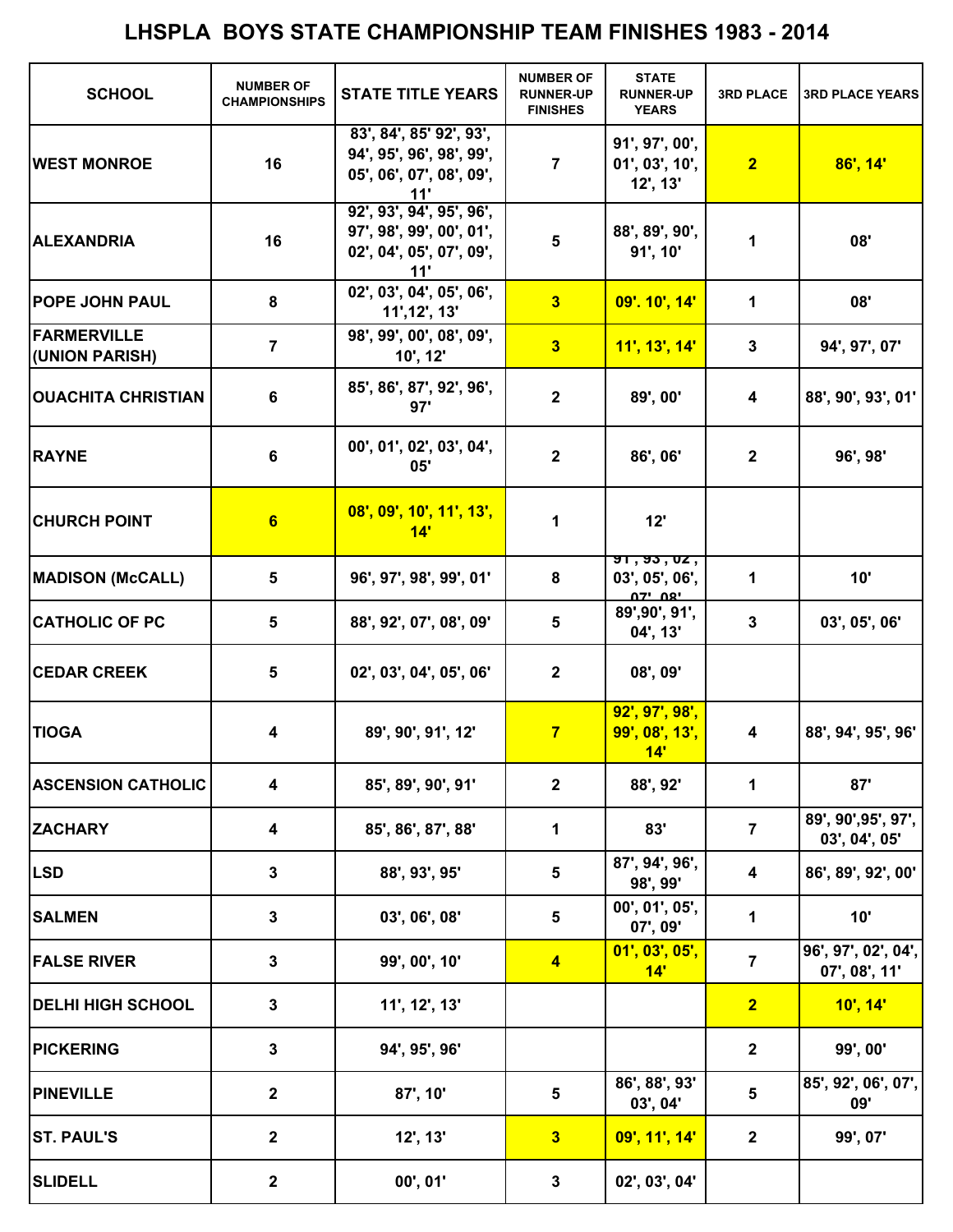| <b>SCHOOL</b>               | <b>NUMBER OF</b><br><b>CHAMPIONSHIPS</b> | <b>STATE TITLE YEARS</b> | <b>NUMBER OF</b><br><b>RUNNER-UP</b><br><b>FINISHES</b> | <b>STATE</b><br><b>RUNNER-UP</b><br><b>YEARS</b> | <b>3RD PLACE</b>        | <b>3RD PLACE YEARS</b>                    |
|-----------------------------|------------------------------------------|--------------------------|---------------------------------------------------------|--------------------------------------------------|-------------------------|-------------------------------------------|
| R.E. LEE                    | $\mathbf 2$                              | 90', 91'                 | $\mathbf{2}$                                            | 89', 92'                                         | $\mathbf{2}$            | 93', 94'                                  |
| <b>PEABODY</b>              | $\overline{2}$                           | $13'$ , $14'$            | $\mathbf{2}$                                            | 11', 12'                                         |                         |                                           |
| <b>ST. EDMUND'S</b>         | $\mathbf 2$                              | 98', 01'                 | $\mathbf 1$                                             | 97'                                              | 1                       | 99'                                       |
| <b>VINTON HIGH SCHOOL</b>   | $\mathbf 2$                              | 90', 91'                 | $\mathbf 1$                                             | 84'                                              |                         |                                           |
| <b>ST. THOMAS MORE</b>      | $\mathbf 2$                              | 94', 95'                 |                                                         |                                                  | $\mathbf{2}$            | 97', 98'                                  |
| <b>EAST ASCENSION</b>       | $\mathbf 2$                              | 02', 03'                 |                                                         |                                                  |                         |                                           |
| <b>NATCHITOCHES CENTRAL</b> | 1                                        | 04'                      | $\overline{\mathbf{5}}$                                 | 93', 94', 99',<br>06'                            | 8                       | 95', 96', 98', 00',<br>03', 05', 08', 10' |
| <b>LAKE ARTHUR</b>          | 1                                        | 97'                      | $5\phantom{1}$                                          | 87', 88', 94',<br>96', 00'                       | 4                       | 90', 95', 98', 01'                        |
| <b>CALDWELL</b>             | 1                                        | 93'                      | $\overline{\mathbf{4}}$                                 | 00', 01', 02',<br>03'                            | $\mathbf 3$             | 92', 99', 04'                             |
| <b>LUTCHER</b>              | 1                                        | 10'                      | $\mathbf{3}$                                            | 04', 07', 09'                                    | $5\phantom{a}$          | 02', 03', 05', 08',<br>11'                |
| <b>BUCKEYE</b>              | $\mathbf 1$                              | 06'                      | $\mathbf{3}$                                            | 98', 05', 11'                                    | $\overline{\mathbf{3}}$ | 97', 13', 14'                             |
| <b>ST. AMANT</b>            | 1                                        | 97'                      | 1                                                       | 98'                                              | $\mathbf 3$             | 99', 01', 02'                             |
| <b>DELHI CHARTER</b>        | $\overline{\mathbf{1}}$                  | 14'                      | $\mathbf 1$                                             | 10'                                              | $\mathbf{2}$            | 12', 13'                                  |
| <b>BREAUX BRIDGE</b>        | 1                                        | 92'                      | 1                                                       | 94'                                              | 1                       | 95'                                       |
| <b>BASTROP</b>              | $\mathbf 1$                              | 89'                      | 1                                                       | 90'                                              |                         |                                           |
| <b>BEAU CHENE</b>           | 1                                        | 93'                      | 1                                                       | 92'                                              |                         |                                           |
| <b>SILLIMAN INSTITUTE</b>   | 1                                        | 94'                      | 1                                                       | 95'                                              |                         |                                           |
| <b>STERLINGTON</b>          | $\overline{\mathbf{1}}$                  | 14'                      | $\mathbf{1}$                                            | 02'                                              |                         |                                           |
| <b>BROTHER MARTIN</b>       | 1                                        | 88'                      |                                                         |                                                  | 4                       | 87', 89', 90', 91'                        |
| <b>COVINGTON</b>            | $\overline{\mathbf{1}}$                  | 14'                      |                                                         |                                                  | $\mathbf 3$             | 92', 97', 12'                             |
| <b>CROWLEY</b>              | 1                                        | 07'                      |                                                         |                                                  | 1                       | 09'                                       |
| <b>RUMMEL</b>               | 1                                        | 86'                      |                                                         |                                                  | 1                       | 85'                                       |
| <b>SOUTH BEAUREGARD</b>     | 1                                        | 89'                      |                                                         |                                                  | 1                       | 88'                                       |
| <b>IOTA</b>                 | 1                                        | 07'                      |                                                         |                                                  |                         |                                           |
| <b>NORTH DESOTO</b>         | 1                                        | 87'                      |                                                         |                                                  |                         |                                           |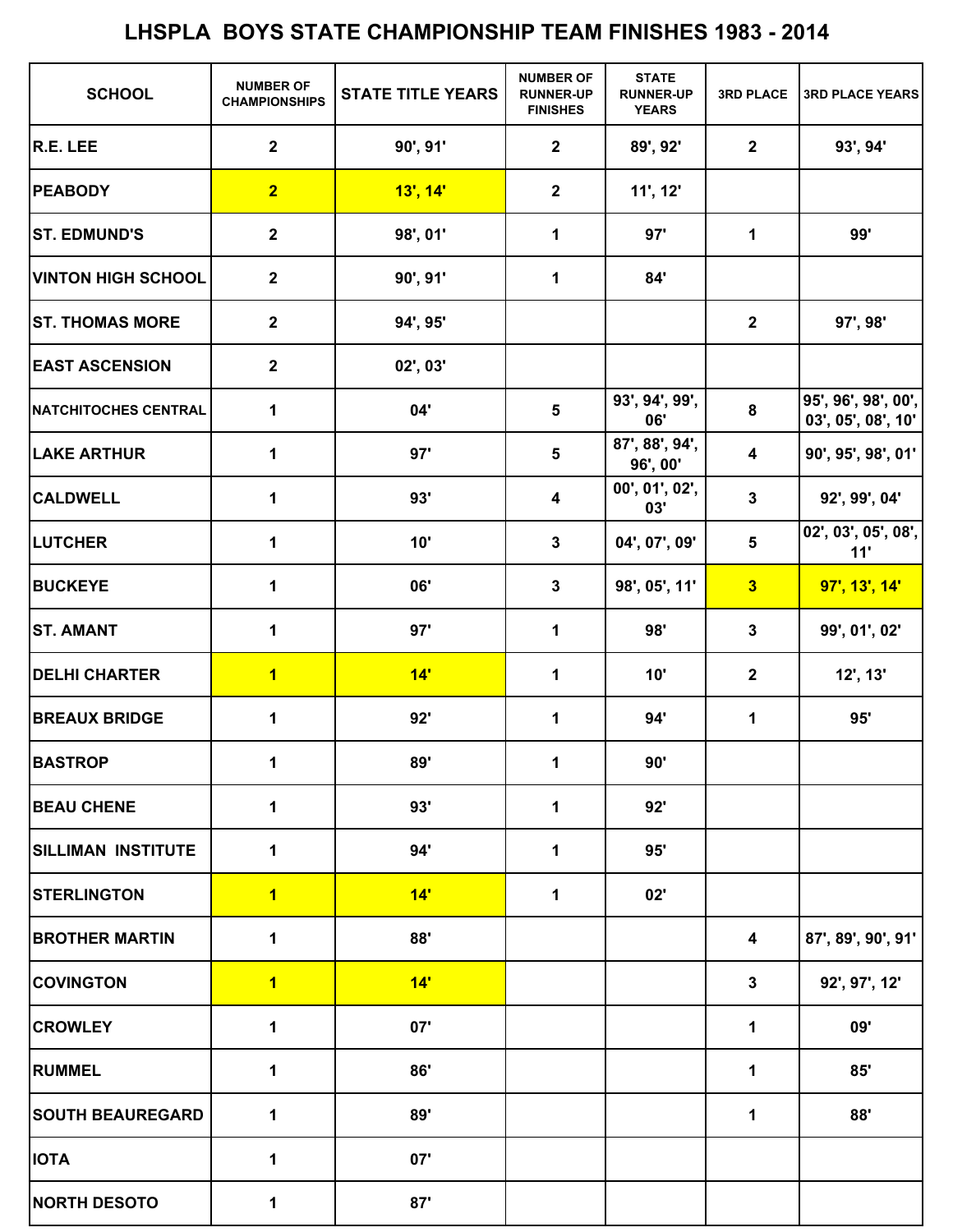| <b>SCHOOL</b>                 | <b>NUMBER OF</b><br><b>CHAMPIONSHIPS</b> | <b>STATE TITLE YEARS</b> | <b>NUMBER OF</b><br><b>RUNNER-UP</b><br><b>FINISHES</b> | <b>STATE</b><br><b>RUNNER-UP</b><br><b>YEARS</b> | <b>3RD PLACE</b>        | <b>3RD PLACE YEARS</b>               |
|-------------------------------|------------------------------------------|--------------------------|---------------------------------------------------------|--------------------------------------------------|-------------------------|--------------------------------------|
| <b>SPRINGHILL</b>             | $\mathbf 1$                              | 86'                      |                                                         |                                                  |                         |                                      |
| <b>PORT ALLEN</b>             |                                          |                          | 6                                                       | 95', 96', 97',<br>98', 99', 10'                  | $\mathbf{3}$            | 93', 11', 12'                        |
| <b>EPISCOPAL</b>              |                                          |                          | $\overline{\mathbf{4}}$                                 | 93', 95', 01',<br>08'                            | $\overline{7}$          | 92', 94', 96', 02',<br>04', 05', 09' |
| <b>EVANGEL CHRISTIAN</b>      |                                          |                          | $\mathbf{2}$                                            | 06', 07'                                         |                         |                                      |
| <b>NORTHSHORE</b>             |                                          |                          | $\overline{2}$                                          | 05', 07'                                         | $\mathbf{3}$            | 04', 06', 11'                        |
| <b>ARCHBISHOP SHAW</b>        |                                          |                          | $\mathbf{2}$                                            | 85', 87'                                         | 1                       | 88'                                  |
| <b>LEESVILLE</b>              |                                          |                          | $\mathbf{2}$                                            | 95', 96'                                         | $\overline{\mathbf{1}}$ | 14'                                  |
| <b>WINNFIELD</b>              |                                          |                          | $\mathbf{2}$                                            | 87', 92'                                         | $\mathbf 1$             | 91'                                  |
| <b>NEW IBERIA</b>             |                                          |                          | $\overline{2}$                                          | 95', 96'                                         |                         |                                      |
| <b>CATHOLIC OF NEW IBERIA</b> |                                          |                          | 1                                                       | 12'                                              |                         |                                      |
| <b>CENTRAL</b>                |                                          |                          | 1                                                       | 08'                                              |                         |                                      |
| <b>MANGHAM</b>                |                                          |                          | 1                                                       | 12'                                              |                         |                                      |
| <b>BISHOP SULLIVAN</b>        |                                          |                          | 1                                                       | 02'                                              | $\mathbf{2}$            | 00', 01'                             |
| <b>HOLY SAVIOR MENARD</b>     |                                          |                          | 1                                                       | 13'                                              | $\overline{2}$          | $12'$ , $14'$                        |
| <b>BASTROP</b>                |                                          |                          | $\mathbf 1$                                             | 90'                                              | $\mathbf 1$             | 97'                                  |
| <b>NEVILLE</b>                |                                          |                          | $\mathbf 1$                                             | 06'                                              | 1                       | 02'                                  |
| <b>OPELOUSAS</b>              |                                          |                          | 1                                                       | 94'                                              | 1                       | 93'                                  |
| <b>ST. THOMAS AQUINAS</b>     |                                          |                          | 1                                                       | 04'                                              | 1                       | 03'                                  |
| <b>CENTRAL CATHOLIC</b>       |                                          |                          | 1                                                       | 86'                                              |                         |                                      |
| <b>HANSON MEMORIAL</b>        |                                          |                          | 1                                                       | 11'                                              |                         |                                      |
| <b>LIVONIA</b>                |                                          |                          | 1                                                       | 93'                                              |                         |                                      |
| <b>LORANGER</b>               |                                          |                          | 1                                                       | 99'                                              |                         |                                      |
| <b>MANSFIELD</b>              |                                          |                          | 1                                                       | 85'                                              |                         |                                      |
| <b>ROSEPINE</b>               |                                          |                          | 1                                                       | 97'                                              |                         |                                      |
| <b>SIMSBORO</b>               |                                          |                          | 1                                                       | 85'                                              |                         |                                      |